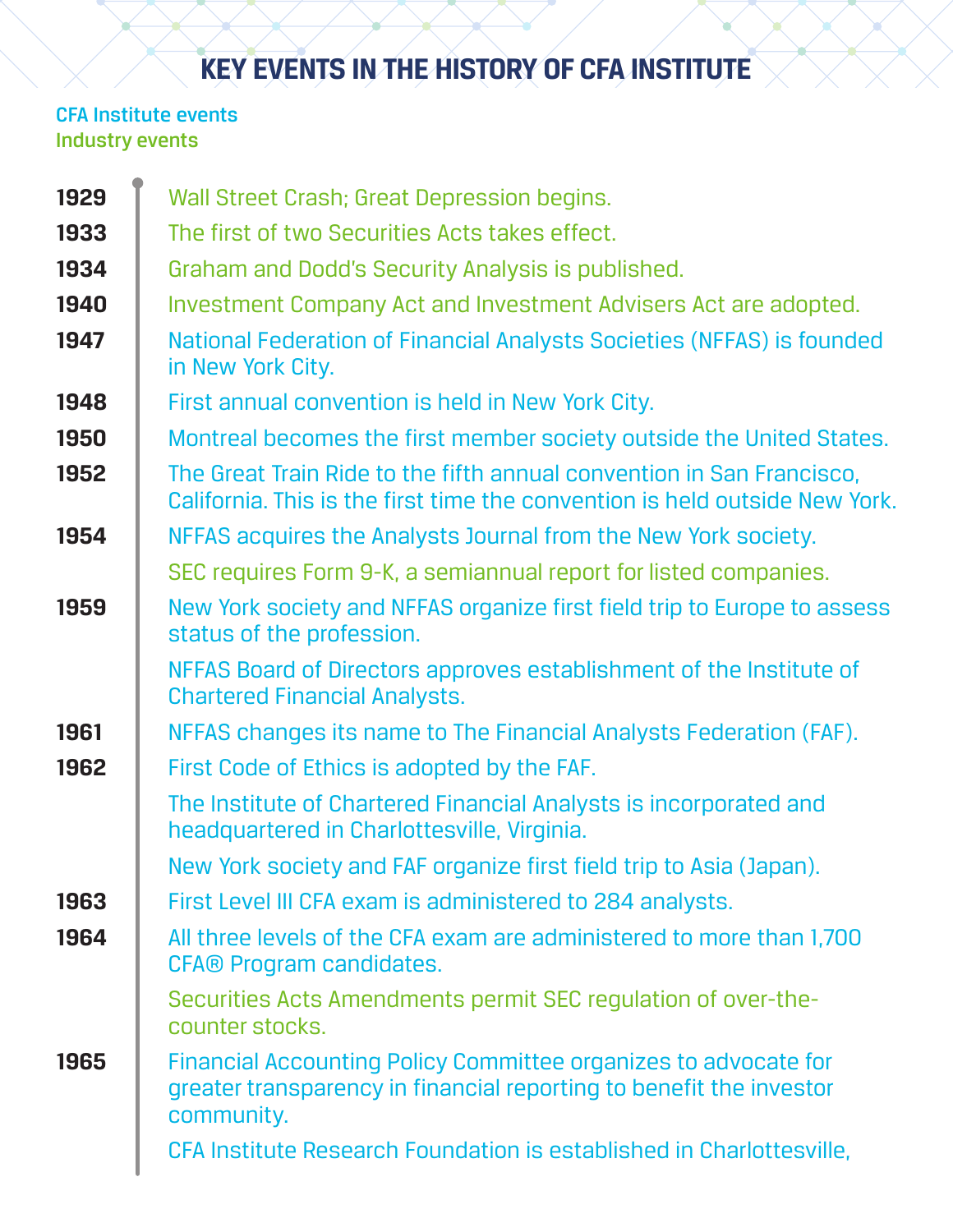|      | Virginia, to create content for the CFA Program.                                                                                                                                                                                      |
|------|---------------------------------------------------------------------------------------------------------------------------------------------------------------------------------------------------------------------------------------|
| 1968 | CFA Institute takes a stand and holds a press conference focused<br>on inside information and corporate disclosure. Sixteen media<br>representatives attend. Later, the FAF develops guidelines on inside<br>information for the SEC. |
| 1969 | The Standards of Professional Conduct is approved.                                                                                                                                                                                    |
| 1971 | NASDAQ is established as the first electronic stock market.                                                                                                                                                                           |
| 1974 | Professional Conduct Enforcement program is established; the first<br>grievance hearing is held, and the first sanction is handed down.                                                                                               |
| 1975 | Securities Acts Amendments impose obligation on SEC to consider<br>the impacts of any new regulations on competition and establish a<br>clearing and settlement of securities transactions in the United States.                      |
| 1984 | US President Reagan honors the FAF self-regulation effort as one of<br>the best in the nation.                                                                                                                                        |
| 1986 | Member continuing education program begins.                                                                                                                                                                                           |
|      | The "Big Bang" occurs, denoting the sudden deregulation of financial<br>markets in the United Kingdom, abolishing fixed-commission charges<br>and the distinction between stockjobbers and stockbrokers.                              |
| 1987 | Singapore becomes first member society formed outside North<br>America.                                                                                                                                                               |
|      | Black Monday: Stock markets around the world crash, starting in Hong<br>Kong, resulting in the second-largest one-day percentage decline in<br>stock market history.                                                                  |
| 1990 | Association for Investment Management and Research (AIMR) is<br>formed. In 1999, the FAF and ICFA consolidate.                                                                                                                        |
| 1992 | First Society Leadership Conference is held in Charlottesville, Virginia.                                                                                                                                                             |
|      | SEC chair praises AIMR's Report on Financial Reporting, which included<br>recommendations for globalization of markets and the explosion of<br>data processing capabilities.                                                          |
| 1993 | Performance Presentation Standards, a precursor to the Global<br>Investment Performance Standards introduced in 1999, enters the<br>marketplace.                                                                                      |
|      | European Union is formally established.                                                                                                                                                                                               |
| 1996 | Switzerland is admitted as first member society formed in Europe.                                                                                                                                                                     |
| 1997 | CFA Institute opens its first satellite office in Hong Kong SAR.                                                                                                                                                                      |
|      | Financial crisis grips markets in Asia.                                                                                                                                                                                               |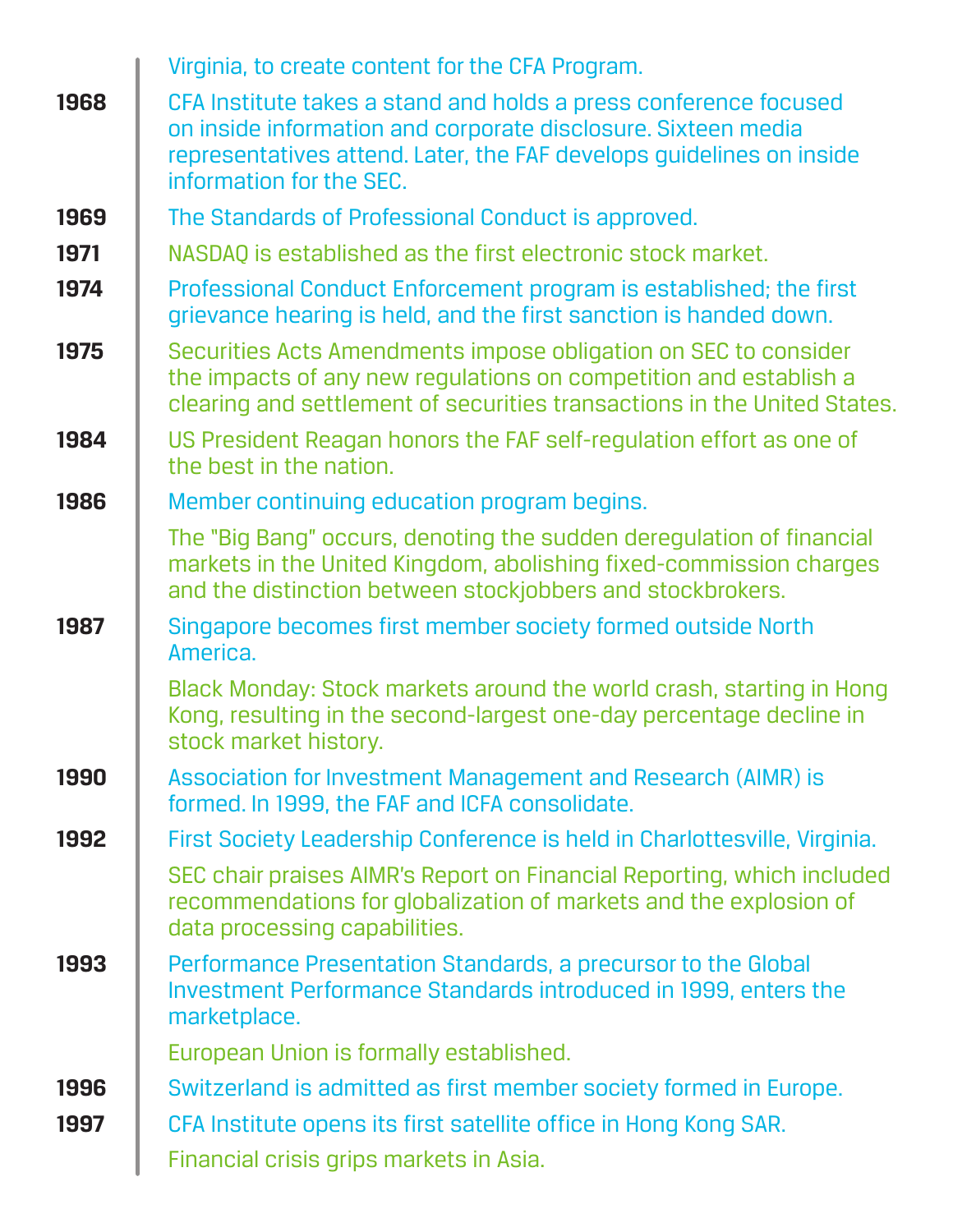|      | After more than 150 years under British rule, Hong Kong reverts to<br>China.                                                                                                                                |
|------|-------------------------------------------------------------------------------------------------------------------------------------------------------------------------------------------------------------|
| 1998 | Russian markets collapse due to investors' fear the ruble will be<br>devalued.                                                                                                                              |
|      | The International Monetary Fund and World Bank provide a financial<br>package.                                                                                                                              |
| 2001 | First CFA Institute European office opens in London.                                                                                                                                                        |
|      | AIMR president and CEO Tom Bowman, CFA, testifies before US<br>Congress on analysts' objectivity. In 2003, CFA Institute publishes<br><b>Research Objectivity Standards.</b>                                |
|      | Following terrorist attacks on the United States, CFA Institute creates<br>the 11 September Memorial Scholarship Fund to benefit surviving family<br>members of those in our comunity who lost their lives. |
|      | Dot-com bubble bursts. Enron collapses because of accounting fraud.                                                                                                                                         |
| 2002 | CFA exam and designation are approved in China.                                                                                                                                                             |
|      | Accounting fraud leads to bankruptcy of MCI WorldCom, which leads to<br>adoption of Sarbanes-Oxley reforms.                                                                                                 |
| 2003 | First December Level I CFA exam is administered.                                                                                                                                                            |
| 2004 | AIMR changes its name to CFA Institute.                                                                                                                                                                     |
|      | For the first time, more than half (52%) of CFA® Program candidates<br>are from outside North America.                                                                                                      |
| 2005 | The Economist and the Financial Times name the CFA Program the<br>"gold standard" of investment education.                                                                                                  |
|      | CFA Institute Asset Manager Code of Professional Conduct is released.                                                                                                                                       |
| 2006 | First Certificate in Investment Performance Measurement (CIPM®)<br>exam is administered.                                                                                                                    |
|      | First CFA Program Partner, Saïd Business School of the University of<br>Oxford, is established.                                                                                                             |
|      | CFA Institute president and CEO Jeff Diermeier, CFA, testifies before US<br>Senate Banking Committee on credit agency reform.                                                                               |
| 2007 | First CFA Institute Research Challenge is held.                                                                                                                                                             |
| 2008 | Global financial crisis affects all financial consumers, causing a global<br>recession.                                                                                                                     |
| 2011 | "The ultimate benefit of society" is added to the CFA Institute mission<br>statement.                                                                                                                       |
|      |                                                                                                                                                                                                             |